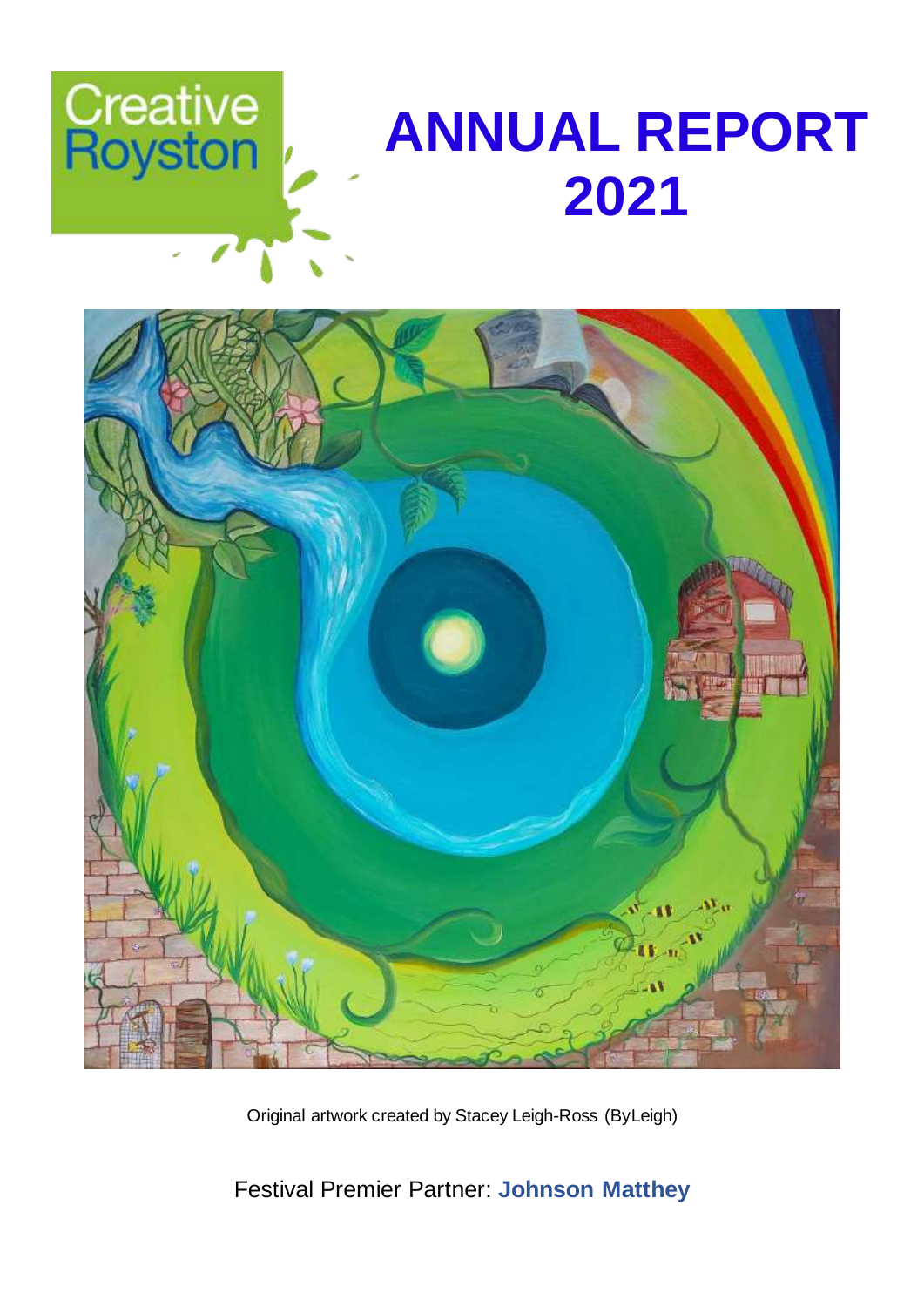# **Annual Report 2021**

# *R O Y S T O N A R T S F E S T I V A L & E V E N T S*

# **Contents**

| Management Committee & Contact Details    | p.3     |
|-------------------------------------------|---------|
| <b>Chairperson's Statement</b>            | pp. 4-5 |
| Volunteers & Contributors to the Festival | p.6     |
| <b>Creative Royston Window Walk</b>       | p.7     |
| <b>Creative Writing Competition</b>       | p.8     |
| <b>Cover Art Competition</b>              | p.9     |
| 2021 Festival Programme                   | p.10    |
| Attendance figures                        | p.11    |
| Feedback                                  | p.12    |
| Marketing & Promotion                     | p.13-14 |
| <b>Financial Statement</b>                | p.15    |
| Draft Income & Expenditure Account        | p.16    |
| Looking Ahead                             | p.17    |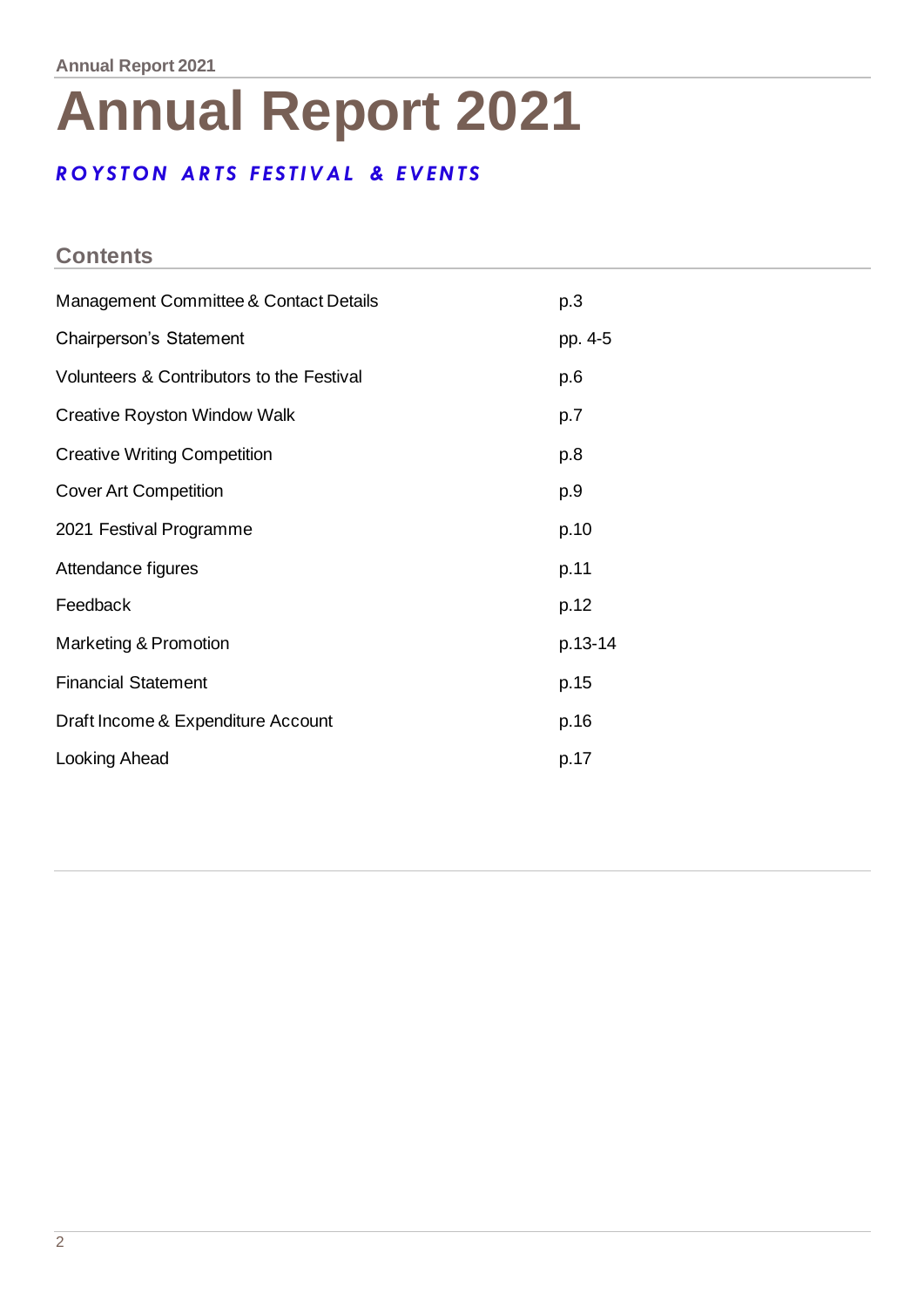Carl Filby, Chair and Websites Administrator Christin Bauer, Community Liaison & Volunteer Coordinator Hannah Theobald, Vice-Chair Ruth Brown Marguerite Phillips, Town Council Representative

Vacancies for the roles of Secretary, Treasurer, Marketing & Press.

# **Contact details**

| Email:     | General:                                                              | info@creativeroyston.org              |  |  |  |  |
|------------|-----------------------------------------------------------------------|---------------------------------------|--|--|--|--|
|            | Chairperson:                                                          | chair@creativeroyston.org             |  |  |  |  |
|            | Vice-Chair                                                            | vice-chair@creativeroyston.org        |  |  |  |  |
|            | Secretary:                                                            | secretary@creativeroyston.org         |  |  |  |  |
|            | Treasurer:                                                            | treasurer@creativeroyston.org         |  |  |  |  |
|            | Event submissions:                                                    | community@creativeroyston.org         |  |  |  |  |
|            | Marketing:                                                            | marketing@creativeroyston.org         |  |  |  |  |
|            | Press:                                                                | press@creativeroyston.org             |  |  |  |  |
|            | Volunteers:                                                           | volunteers@creativeroyston.org        |  |  |  |  |
|            | Website admin:                                                        | webadmin@creativeroyston.org          |  |  |  |  |
| Phone:     | Festival Helpline:                                                    | 07907 880 355 (during September only) |  |  |  |  |
| Address:   | Creative Royston, c/o The Town Hall, Melbourn Street, Royston, SG87DA |                                       |  |  |  |  |
| Web:       | www.creativeroyston.org & www.roystonmusicfest.uk                     |                                       |  |  |  |  |
| Facebook:  | /roystonartsfestival                                                  |                                       |  |  |  |  |
| Twitter:   | @royartsfest                                                          |                                       |  |  |  |  |
| Instagram: | @creativeroyston                                                      |                                       |  |  |  |  |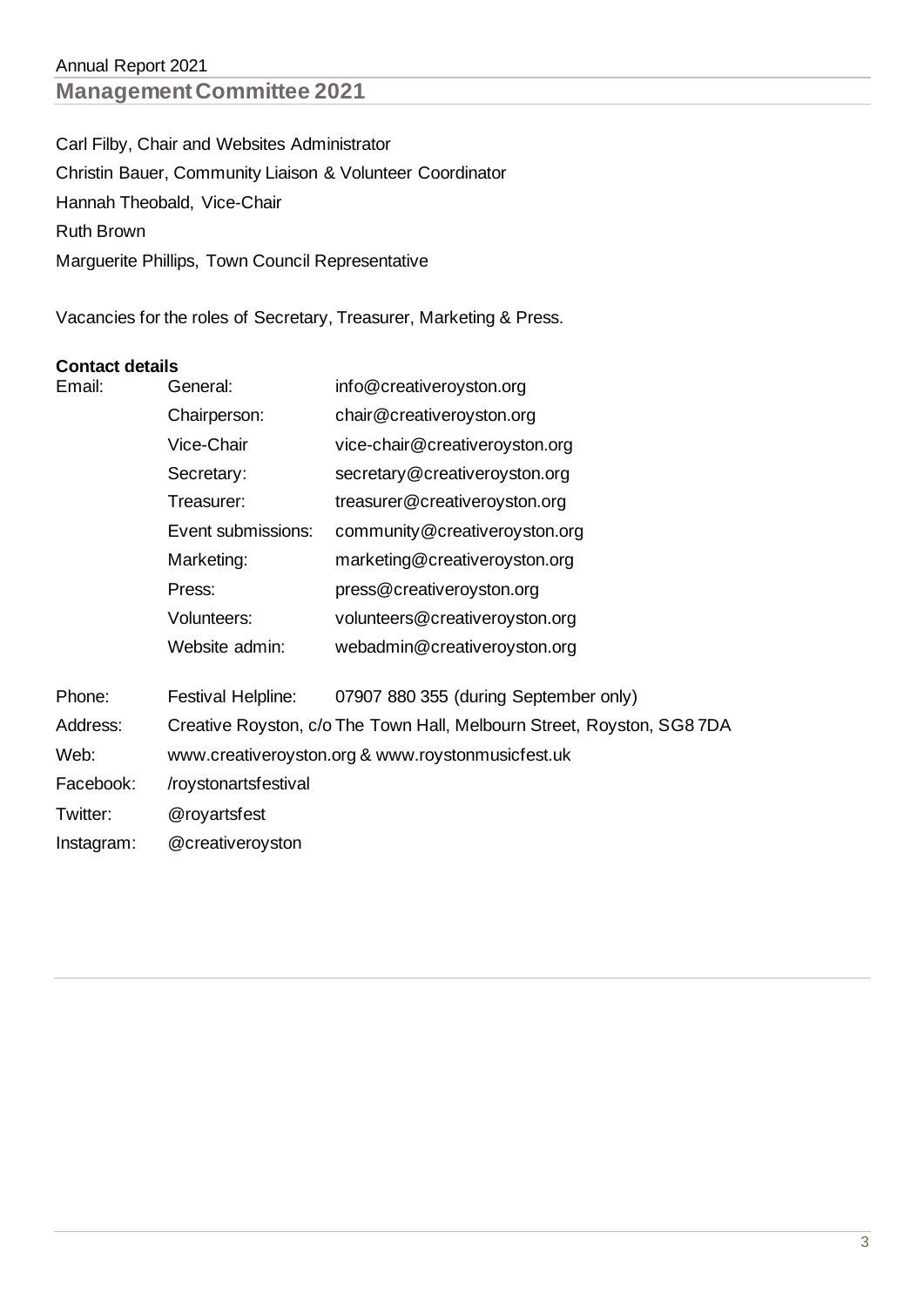Once again in 2021 the arts festival has suffered greatly from the effects of Covid and all the uncertainty made planning very difficult. It was not until June that the possibility of holding a live Finale Concert was ruled out owing to uncertainties about the venue. Even then, after the decision was taken not to hold a live concert the situation changed again and it might have been possible after all.

However, we would have faced some difficulties anyway given the small number on our committee and we just did not have enough people to cover all the bases with the offices of Secretary and Treasurer remaining unfilled throughout 2021. If you know anyone who might be interested in becoming a committee member, please ask them to email me in the first instance using [chair@creativeroyston.org](mailto:chair@creativeroyston.org) and I will be happy to have an informal chat about what that might entail.

Despite these difficulties, we started the year well enough by acting on the suggestion of Siona Lamble, a then recent arrival in Royston who had been impressed with a staging of Window Wanderland in the town of Bromley. We had seen something similar earlier in the Covid pandemic in 2020 when first 'Royston Goes On A Bear Hunt' and then 'Pumpkin Parade' encouraged many people to dress their windows with a huge variety of displays. Our version, the Creative Royston Window Walk, took place over the winter half-term in February and we had some good support from Tesco and Kooky Nohmad who helped distribute art packs to local schoolchildren and Tesco additionally put on their own Window Walk display. We had over 100 households take part in the Window Walk and lots of people seemed to enjoy the diversion that it provided.

We usually run an event or two during the first part of the year prior to the festival itself, typically this is an event for children around Easter, often in conjunction with Royston Museum, and in 2018 and 2019 there were concerts in July. Neither was possible in 2021 but at the end of August we supported Royston Folk Club with the staging of their 'Shindig' at the Old Bull Inn by splitting the cost of artist fees for an afternoon and evening of music which was free to the public. Festival banners were displayed at the event which was seen as an opportunity to raise public awareness of the festival and to distribute promotional material in the form of flyers.

The 2021 festival theme of 'Renewal' was chosen in the hope that we would be 'starting again' where necessary, 'continuing' where we left off, or better still 'improving' our lives from lessons learned during the Covid pandemic, but it didn't work out quite as we hoped.

Eventually it became clear that we would end up with something of a hybrid festival but with mainly live events and only a couple still online rather than everything, as was the case in 2020. As well as taking the decision to make our Finale Concert an online event we again found it impossible to stage our Community Event in Priory Gardens. However, there was still plenty on offer with contributions from most of our supportive local arts groups and a few new ones for all of which I am very grateful. I was also particularly pleased that once again we were able to include a major event staged in one of the 'villages' in the Royston area in the form of the very first Barkway Literary Festival. I do feel that it is important to include the villages and not just focus on Royston itself as I believe it helps to foster a wider sense of community in the area.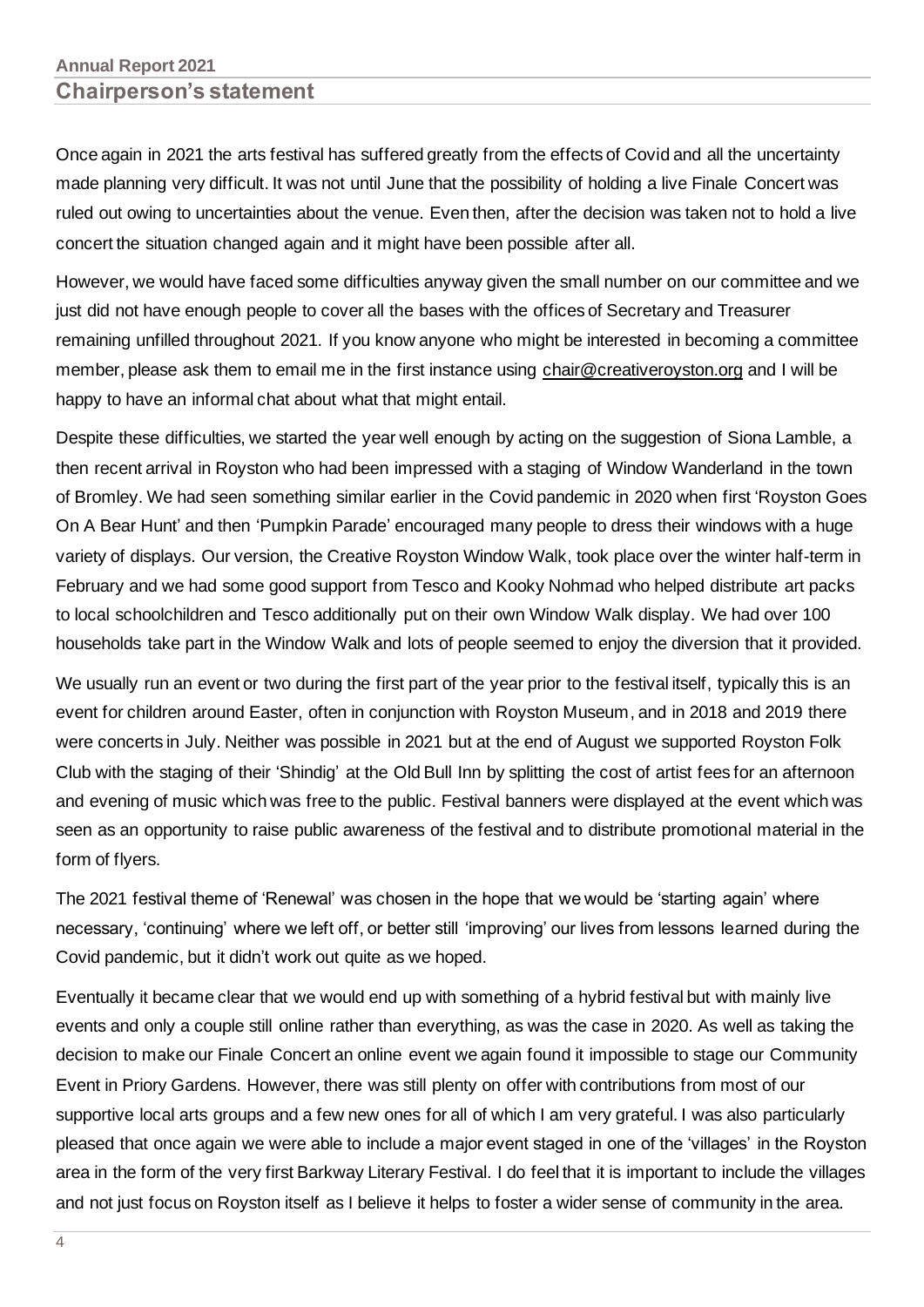Royston Arts Society (RAS) once again faced a dilemma regarding whether or not to proceed with their Autumn Exhibition in the Town Hall. As for most festival events, forward planning was very difficult with all the uncertainties around Covid. Even though it might have been possible to hold an exhibition which complied with Covid regulations by the time that became clear it was evident that insufficient numbers of volunteers amongst a relatively old membership could be found to make it happen. Also, the success of previous online exhibitions held by RAS made it a relatively straightforward decision to hold another one.

By contrast the Royston Photographic Society Exhibition in the Upper Town Hall was able to go ahead, partly because the number of exhibits was much smaller and also because they were able to find enough volunteers to allow the event to take place. I sympathise entirely with Royston Arts Society in their decision to hold an online exhibition having felt it necessary to make a similar decision to hold our Finale Concert as an online event. However, I am especially grateful to those groups and individuals that were able to stage live events for the public to attend in person.

As well as the aforementioned participants, Corvus Amateur Dramatic Society (CADS), Royston Town Band, the Limitless Academy of Performing Arts, Royston Picture Palace and Royston Folk Club all staged performances as part of the festival as did Royston MusicFest. I am also grateful to Royston Library, Royton Town Twinning Association and WomenSing for all their efforts in staging events.

Thanks again to Vice-Chair Hannah Theobald we were again able to stage an online version of our traditional Finale Concert. I am very grateful to all those who performed and kindly donated their musical services: Pianist Madalina Rusu, Jeremy Harmer & The Ad Hoc Strings, Reed Choir, Royston Street Singers, Royston Town Band, and bands and musicians from Royston's Twin towns of Großalmerode in Germany and Villanueva de la Cañada in Spain. It was nice once again to be able to add an international flavour to the Finale Concert which is one benefit of an online event. You can still find the event on YouTube if you wish to watch it: click **[HERE](https://www.youtube.com/watch?reload=9&v=g_IH0oGBqFc&feature=youtu.be)**.

For the third year running we have made this report available in electronic form only as we continue to pursue environmentally-friendly policies and practices wherever possible.

# Carl Filby Chairperson, January 2022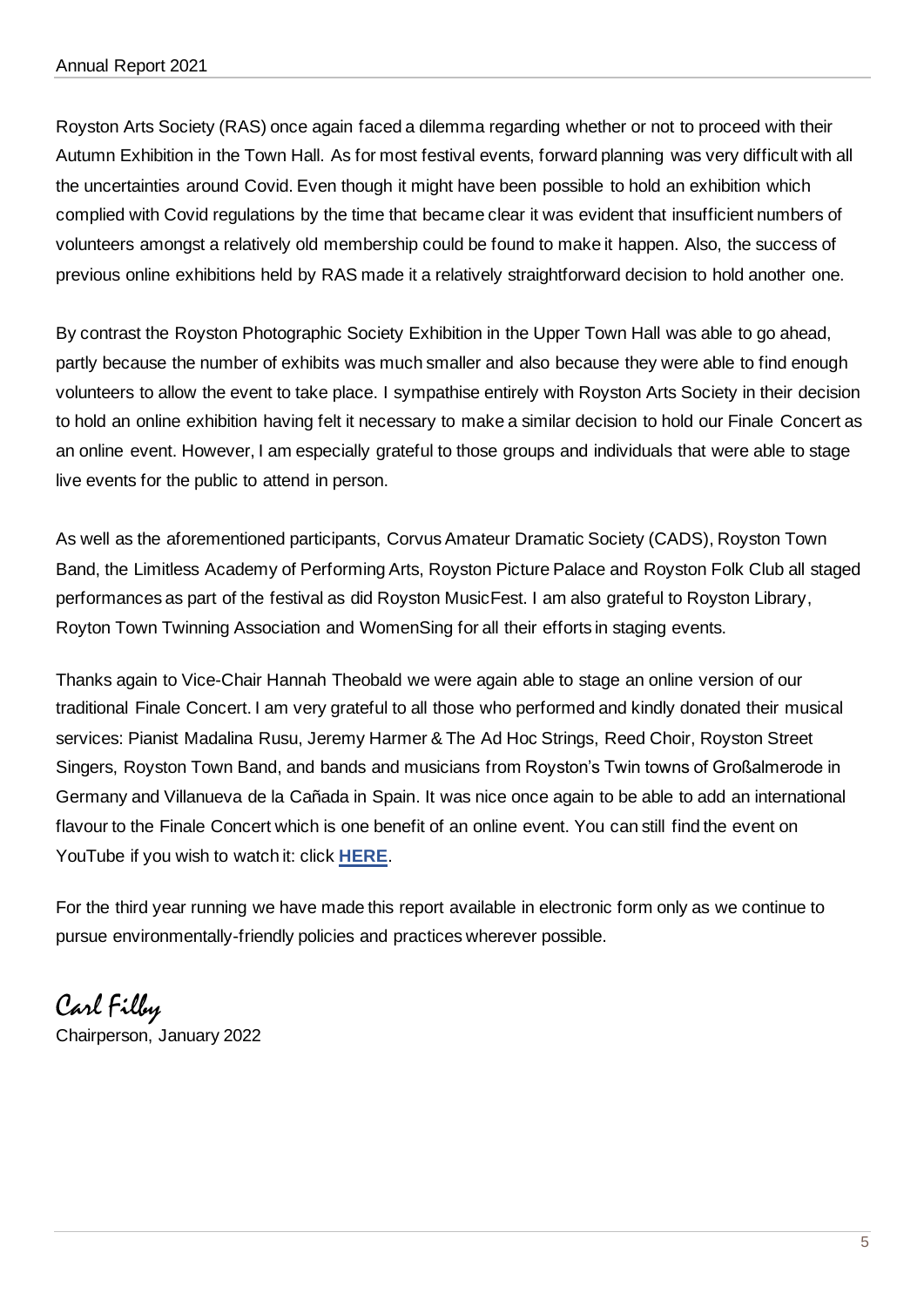# **Annual Report 2021 Volunteers and Contributors**

Creative Royston events could not happen without the hard work of our volunteers and we are always keen to hear from people who would like to help out at events. Just a couple of hours during the festival spent on a ticket desk or stewarding visitors can be a great help. If you're interested or would just like to know more, please email us on [volunteers@creativeroyston.org.](mailto:volunteers@creativeroyston.org)

**Those who participated in the 2021 festival (virtually or otherwise) include:** À Fin; Amanda Brittany; Bernard Hoskin; Bill Tarran; Black Scarr; BlueSky Acoustic Duo; Boxwood Chessmen; Corvus Amateur Dramatic Society (CADS) and all their members backstage & front; Hannah Long; Jeremy Harmer; Joe Hillman; John Meed; Kaszak & Afifi; Kelly & Woolley; Kelvin Davies & Gary Jones; Knuckles & Nails; Linda Bance with WomenSing & also with Royston Street Choir and Louise Atkins; Madalina Rusu; Reed Choir; Rotary Club of Royston; Royston Arts Society; Royston Folk Club; Royston Photographic Society; Royston Picture Palace; Royston Town Band; Royston Town Twinning Association plus the bands and musicians from Royston's Twin towns - Musikzug from Großalmerode in Germany and Escuela Municipal De Musica Y Danza from Villanueva de la Cañada in Spain; Stacey Leigh-Ross (Mixed-Media Artist); Sheri Kershaw Band; Sky West and Thursday's Band.

**Businesses, local authorities, charities and other organisations which contributed financially or inkind in 2021:** We did not seek funding in 2021 in recognition of the fact that we had ample funds in the bank to cover what was always likely to be a reduced format festival. However, we would like to take this opportunity to express our appreciation of past and continuing support from the Brian Leslie Racher Trust; Johnson Matthey plc; The Listing; Royston Library; Royston Rotary Club, and Royston Town Council.

Thank you also to everyone who contributed to our publicity efforts by putting up posters in their windows, helping distribute flyers and sharing posts etc. on social media.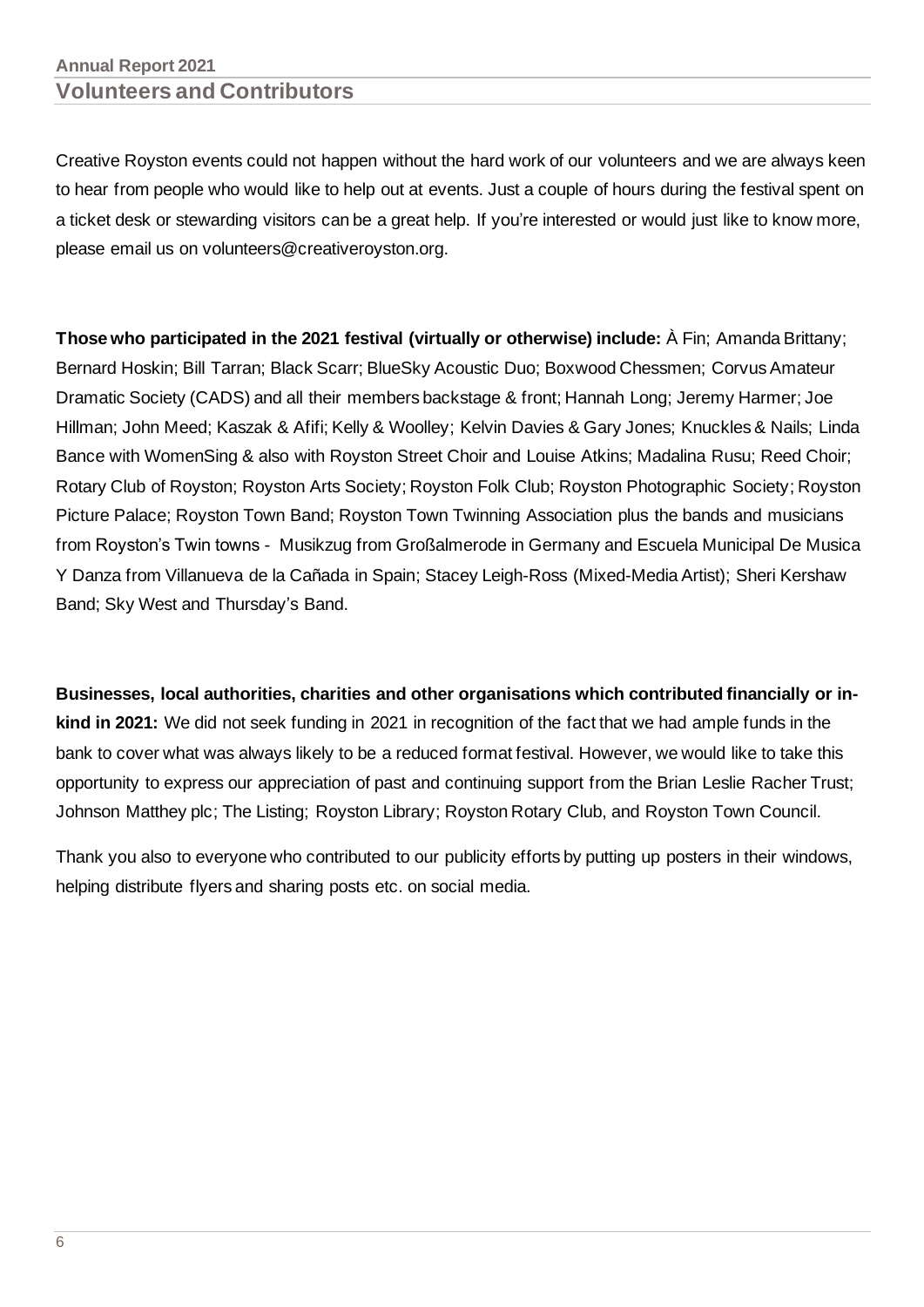This was our first event of the year suggested by Siona Lamble, a then recent arrival in Royston who had



been impressed with a staging of Window Wanderland in her previous home town of Bromley. Earlier in the Covid pandemic in 2020, first 'Royston Goes On A Bear Hunt' and then 'Pumpkin Parade' encouraged many people to dress their windows with a huge variety of displays. Our version, the Creative Royston Window Walk, was deliberately scheduled for the winter half-term in February to provide an activity for children which might also provide some relief to parents seeking to keep their children amused during the break from school. Kooky Nohmad helped distribute art packs to local schoolchildren as did Tesco which additionally put on their own

Window Walk display at the front of their 'Extra' store.

Thank you to both Kooky Nohmad and Tesco, in particular their Community Champion, Mandy Jinkerson, for all their help with this.

Here is one window that entered our Window Walk showing how a relatively simple design displays so effectively both by day and by night.



We had over 100 households take part in the Window Walk and lots of people seemed to enjoy the diversion that it provided.

Thank you once again to Siona for the suggestion and all her hard work during the organisation of the Window Walk to make sure that it was a success.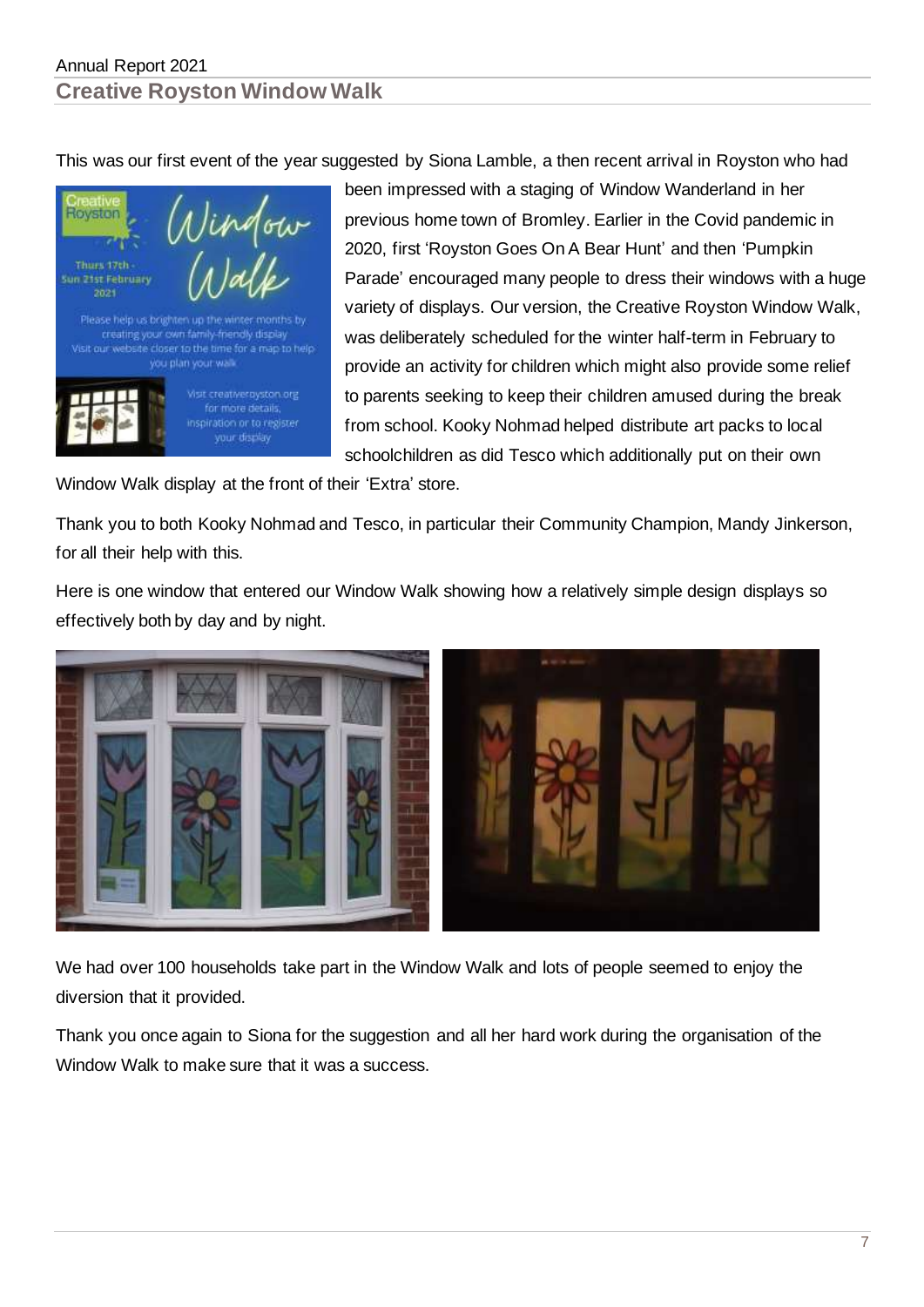# **Annual Report 2021**

# **Creative Writing Competition**

We were once again indebted to the Rotary Club of Royston for their support in running a creative writing competition in which they did most of the organising. We were looking for inspiring original short story writing within 3 age groups for young people with a 19+ category to cater for all others.



## **7-10 years**

Joint-Winner: Priscilla Tibenderana (9) **[New](http://www.creativeroyston.org/wp-content/uploads/2021/09/ptibenderanaNewLifeAge9.pdf) Life** Joint-Winner: Nathan Tibenderana (7) **[Dinos](http://www.creativeroyston.org/wp-content/uploads/2021/09/ntibenderanaDinosAndMeAge7.pdf) and me** Runner-up: Freya Johnson (8) **The four [heroes](http://www.creativeroyston.org/wp-content/uploads/2021/09/Freya-Johnson-The-four-heroes-scaled.jpg)**

## **11-14 years**

Winner: Genevieve Eaton-Banks(13) **The [Refugee](http://www.creativeroyston.org/wp-content/uploads/2021/09/geatonbankstherefugeeAge13.pdf)**

## **15-18 years**

Winner: Elizabeth Eaton-Banks (18) **[Phoenix](http://www.creativeroyston.org/wp-content/uploads/2021/09/eeatonbanksphoenixAge18.pdf)** Runner-up: Jasmine Brett(16) **I'm a [Were-What?](http://www.creativeroyston.org/wp-content/uploads/2021/09/jbrettIm-a-were-whatAge16.pdf)**

## **19+**

Winner: Justine Blaydon. **'In the deep [woods'](http://www.creativeroyston.org/wp-content/uploads/2021/09/jblaydoninthedeepwoods.pdf)**

## **Other entries**

Amelia Keen (8) **[Moving](http://www.creativeroyston.org/wp-content/uploads/2021/09/Amelia-Keen-Moving-to-Italy-scaled.jpeg) to Italy** Edward Scales(8) **A new [person](http://www.creativeroyston.org/wp-content/uploads/2021/09/escalesanewpersonAge8.pdf)** Darcey Brown (8) **The girl who [helped](http://www.creativeroyston.org/wp-content/uploads/2021/09/Darcey-Brown-The-girl-who-helped-the-world-scaled.jpg) the world** Imogen Clements(11) **The [heavens](http://www.creativeroyston.org/wp-content/uploads/2021/09/IClementsTheheavensspoketomeAge11.pdf) spoke to me**

A limit of 500 words was set again and potential writers were invited to utilise the festival theme of 'Renewal' if they wished, though there was no compulsion to do so and again there was no distinction between fiction and non-fiction.

We were very grateful for the assistance of our expert judges - children's author Catherine Rosevear, and journalist and Rotarian David Blundell, and former Creative Royston committee member Chiara Mannalà.

Thank you to all who entered the competition and David's Bookshops of Letchworth, which converted the prize money put up by the Rotary Club into book vouchers of a higher value.

Congratulations to the prize winners. Click on the titles below to read the stories.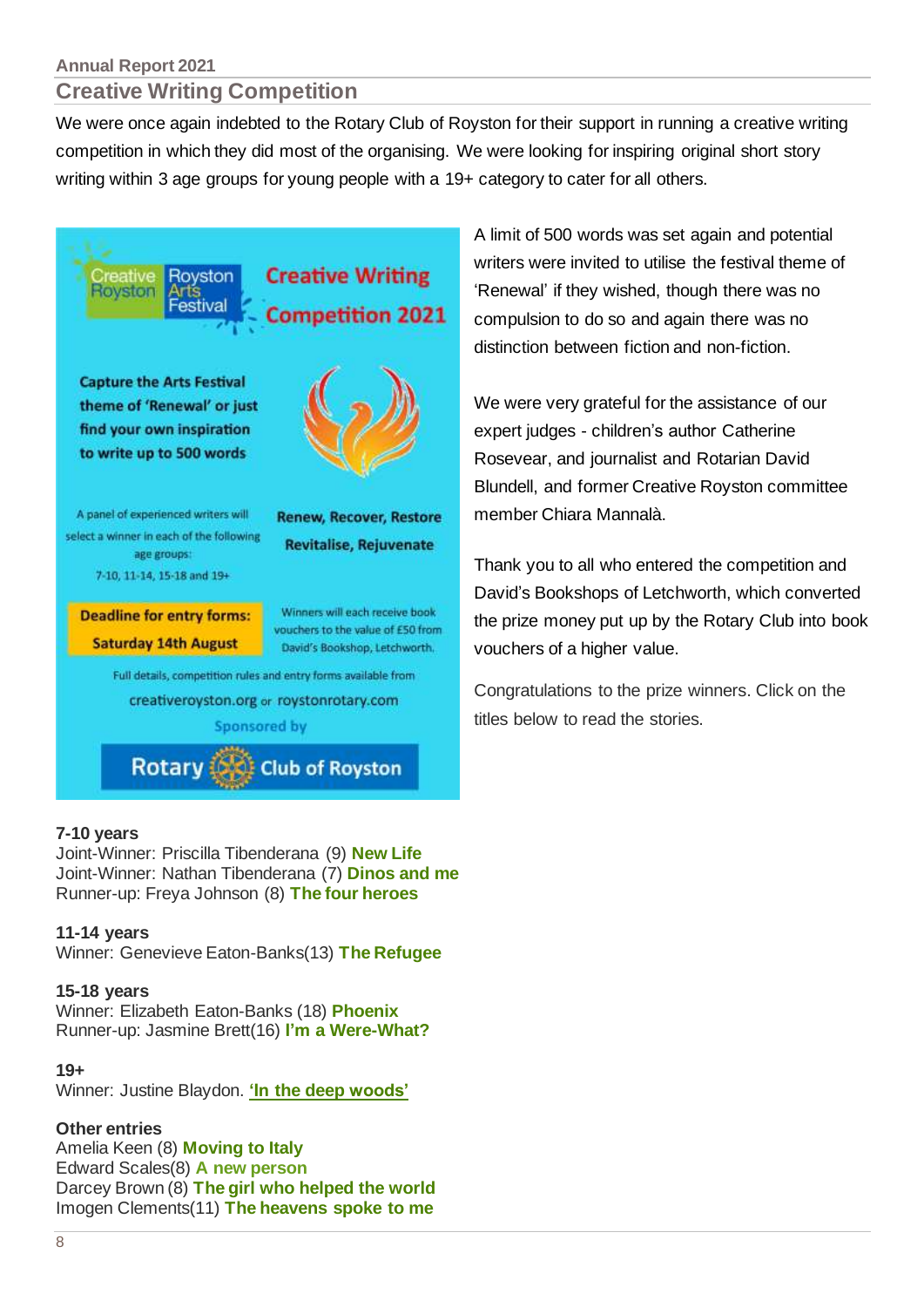# Annual Report 2021 **Cover Art Competition**

Once again local artist Stacey Leigh-Ross (ByLeigh) was kind enough to spend some of her valuable time creating an original piece of art to reflect Royston schoolchildren's interpretation of the festival theme.

Unfortunately, some of the schools were clearly overwhelmed by the additional resources required to operate as normally as possible in the midst of a pandemic. Consequently, and quite understandably, they had little time to spread the news or encourage children to participate in the competition in their usual manner.

This meant that Stacey had a much more limited selection of artwork from which to choose the entries which provided an inspiration for her own original artwork. However, she rose to the challenge as always and produced a striking piece of art that is reproduced below together with attributions where the piece was inspired by contributions from the children's entries.



**RENEWAL Artists' Map for RAF 2021** 

We did not produce a festival programme this year owing to the effect on publication deadlines caused by a large number of entries being finalised at a much later date than usual. Instead, we published the outline festival programme in the September edition of The Listing and proprietor, Cath Boughton, again kindly allowed Stacey's artwork to appear on the front cover.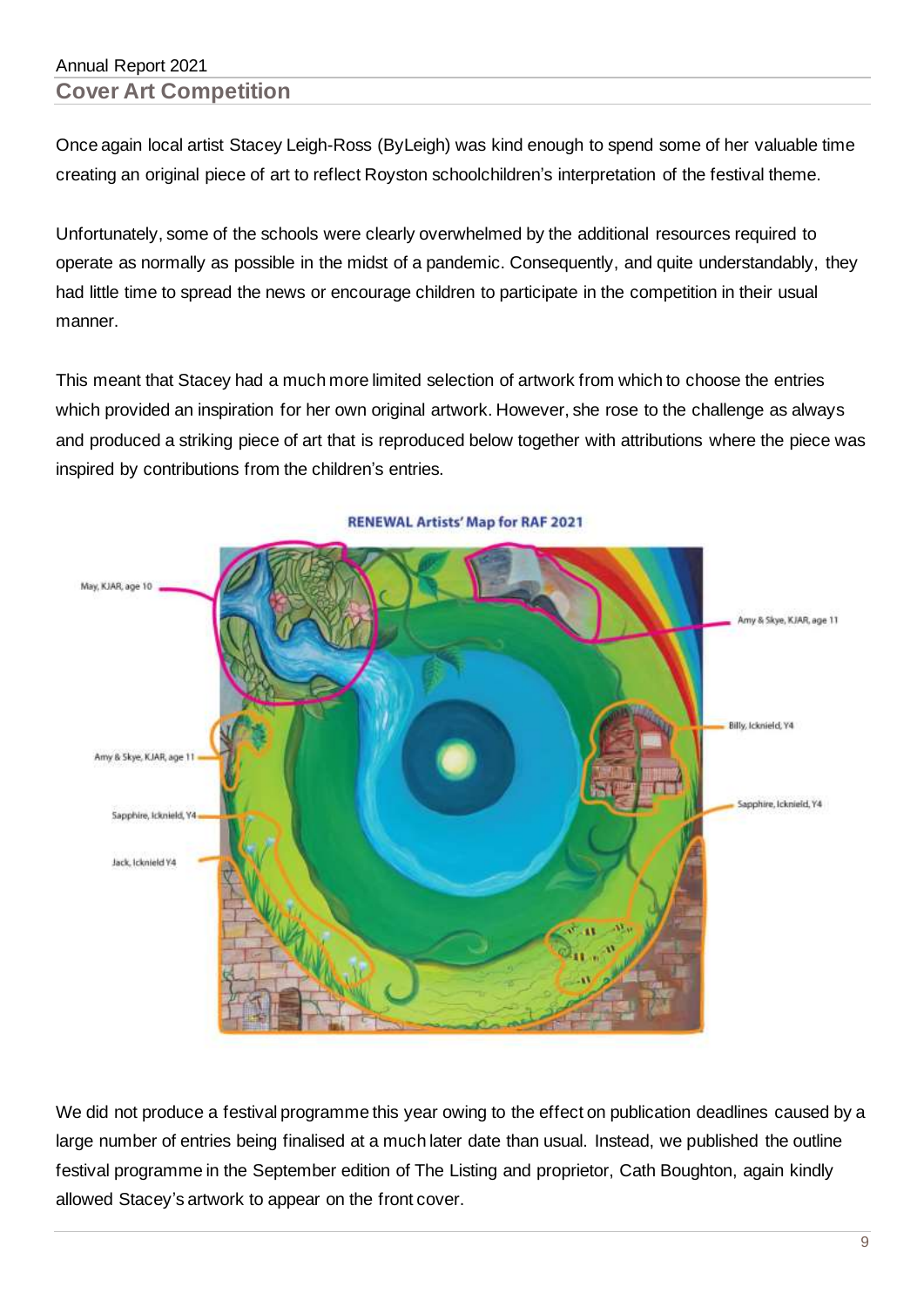# **Royston Arts Festival 2021 Programme**

Below is the final programme for the 2021 festival extracted from the contents of a flyer published and distributed from the end of August but corrected to reflect the actual events which took place.

KEY: ART & PHOTOGRAPHY , FAMILY ACTIVITIES, TALKS & LITERATURE, MUSIC, PERFORMANCE & FILM

#### Sunday 19th September

ROYSTON PICTURE PALACE presents 'I AM BELMAYA' (15) This inspirational documentary follows a young woman from care home to her new life as a filmmaker - a tale of rebellion, courage and hope in patriarchal Nepal. Followed by a Q&A with director Sue Carpenter. Winner of Best Documentary at the UK Asian Film Festival 2021. When: 7.30pm Where: Picture Palace Tickets: see website roystonpicturepalace.org.uk

#### **Thursday 23rd September**

ROYSTON LIBRARY host a TALK, Q&A, BOOK-SIGNING by popular crime writer Amanda Brittany. Glass of wine included in ticket. When: Doors open 7.15 for 7.30pm Where: Royston Library Tickets: £5 in person from Royston Library. hertfordshire.gov.uk/services

#### Saturday 25th September

ROYSTON ARTS SOCIETY AUTUMN EXHIBITION - see Friday.

When: 24/7 Where: rasexhibition.roystonarts.org.uk FREE

BARKWAY VILLAGE welcomes everyone to its first LITERARY FESTIVAL. Fun for all the family, with children's and adult events, café, David's Bookshop & bar. When: 10am-6pm Where: Venues in Barkway Tickets: £5 Children, £7 Adults, some FREE see website for full details barkwaylitfest.co.uk

ROYSTON PHOTOGRAPHIC SOCIETY EXHIBITION presents photographic images created by society members with individual interpretations of the festival theme of 'renewal' and open subjects. roystonphotographicsociety.co.uk

When: 10.30am - 4.30pm Where: Town Hall FREE

**ROYSTON & DISTRICT TWINNING ASSOCIATION - PAELLA** COOKING DEMO - FREE to observe or buy ticket for a portion of paella with complimentary Sangria.

When: 12 noon Where: Backstreet Catering, Royston Market

Tickets: £6.50 from info@roystontowntwinning.org or from Backstreet Catering. roystontowntwinning.org

ROYSTON MUSICFEST presents music for everyone. When: From 12.30/1.00pm Where: Banyers House & The Old Courthouse. roystonmusicfest.uk FREE

CORVUS AMATEUR DRAMATIC SOCIETY presents STRANGERS AT A FESTIVAL- see Friday

ROYSTON TOWN BAND presents BRASS IN THE PARK a traditional brass band concert featuring popular tunes from classic brass band music, modern themes, west end musicals and movies. Bring your own picnic, chairs etc.. FREE with a retiring collection. When: 7pm-9pm Where: Priory Gardens roystontownband.org.uk

#### Friday 24th September

WOMENSING sing songs that don't require reading music, but are uplifting & remind us of how good we feel, when having a GOOD SING! When: 4-5pm Where: Coombes Community Centre FREE

CORVUS AMATEUR DRAMATIC SOCIETY (CADS) presents STRANGERS AT A FESTIVAL a unique evening of drama and film, the one-act play Strangers on a Film imagines meetings between Alfred Hitchcock and Raymond Chandler during the making of Strangers on a Train - a Hitchcock classic which will be screened afterwards . Bring your own refreshments and find a table. When: Doors open 6.30 for 7 pm. Ends 9.45. Where: King James Academy Royston, Senior Site Tickets £10 on door (CASH only) cadsroyston.org.uk

ROYSTON ARTS SOCIETY will stage its AUTUMN EXHIBITION online. View and purchase paintings from local and professional artists in Royston's largest, most diverse art exhibition. When: From 7.30pm Where: rasexhibition.roystonarts.org.uk FREE

ROYSTON FOLK CLUB is back featuring Liz Cotton, Mandy Woods, John Meed, Cut the Mustard, John Drage When: 8pm Where: Old Bull Inn, Royston Tickets: £7 roystonfolk.org

#### Sunday 26th September

ROYSTON ARTS SOCIETY AUTUMN EXHIBITION - see Friday. When: 24/7 Where: rasexhibition.roystonarts.org.uk FREE

ROYSTON PHOTOGRAPHIC SOCIETY EXHIBITION - see Saturday When: 10.30am - 4.30pm Where: Town Hall FREE

ROYSTON MUSICFEST presents music for everyone in various venues around town. When: From 12.30/1.00pm Where: Banyers House, Conservative Club, Royston Golf Club, The Jolly Postie & The Old Bull Inn roystonmusicfest.uk FREE

LIMITLESS ACADEMY OF PERFORMING ARTS presents 'PRIVATE PEACEFUL' their award-winning play about three brothers during World War 1. When: 7.30pm Where: Limitless Academy Studio Tickets: limitlessacademyarts.com

CREATIVE ROYSTON presents the 'FINALE' CONCERT The end of festival concert featuring a variety of amateur and professional performers to round off the festival in the traditional manner. When: 7.30pm Where: online at creativeroyston.org

#### **Tuesday 28th September**

ROYSTON PICTURE PALACE present 'ROMEO & JULIET'

Josh O'Connor (The Crown) and Jessie Buckley (Wild Rose, Judy) star as the passionate couple in this exciting version of Shakespeare's play, filmed at the National Theatre in lockdown. The award-winning cast includes Tamsin Greig, Fisayo Akinade, Adrian Lester, Lucian Msamati, Deborah Findlay, (2021 UK 100) mins) When: 7.30pm Where Picture Palace Tickets: see website roystonpicturepalace.org.uk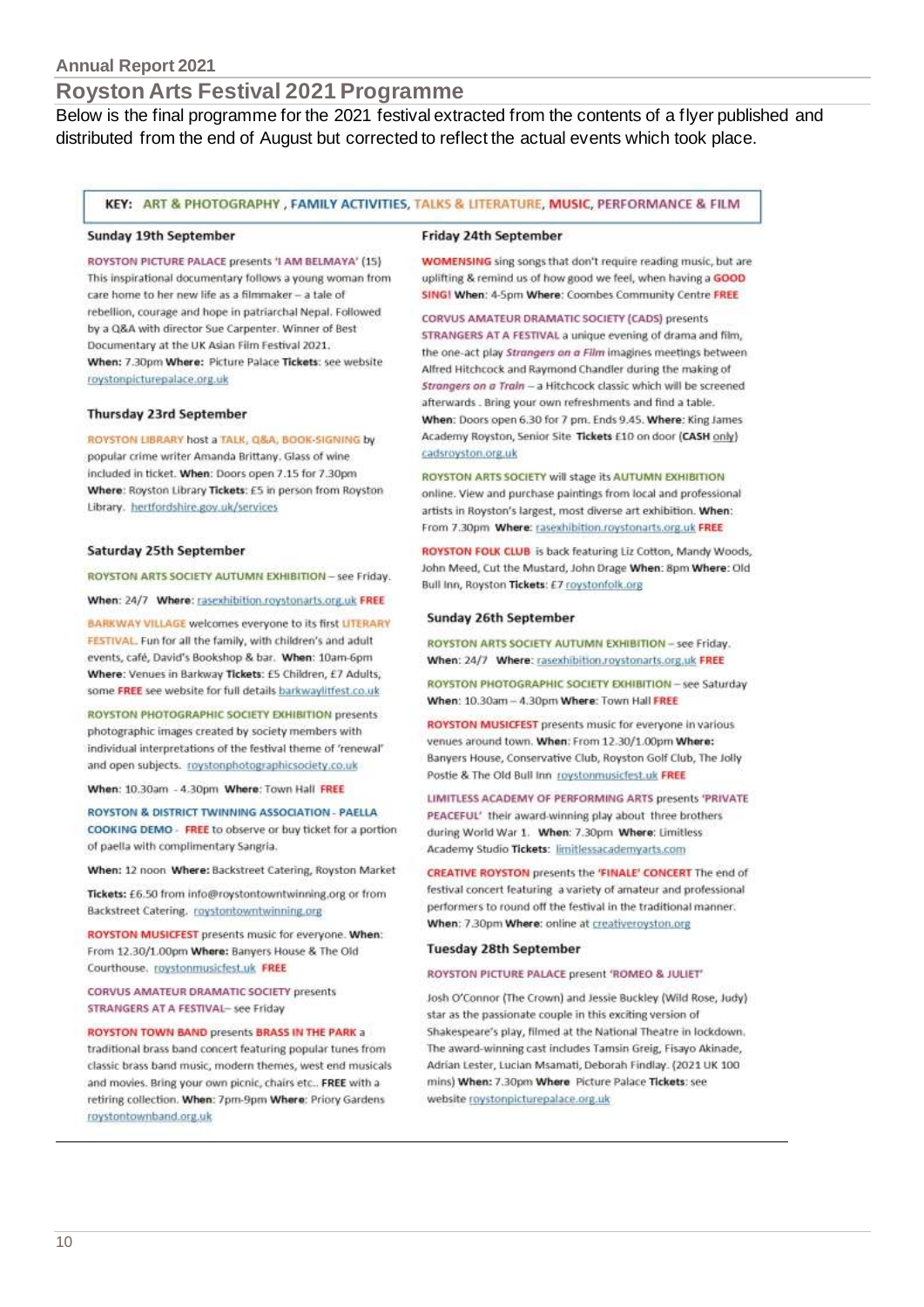There is no disguising that attendance figures for the 2021 festival were significantly down on previous years but that should hardly come as a surprise.

In 2020 the idea of having an online festival was something of a novelty and people seemed to respond to that in the same way as they did to Covid in general, that is, they made the best of things where they were fortunate enough not to be directly affected by Covid amongst family or friends. In 2021, many people were simply tired by the whole experience of the pandemic and its attendant regulations and restrictions on public activities, whilst at the same time others seem to have adopted a more cautious approach. The second approach is perhaps more like to be adopted by those in older age groups and although we always try to put on a good range of events for all ages, the older age groups always account for the majority of visits to the festival.

The overall attendance for the 2021 festival was estimated to be 2,381 or 3,470 if one includes all the 'views' of the festival website during the festival period of 23<sup>rd</sup> – 26<sup>th</sup> September. To be clear, we do not normally include such figures but it seems reasonable to do so for a hybrid festival. The number of 'views' recorded for the 2020 festival was 5,418, though it should be stressed that one visitor may take more than one 'view' of the festival. It seemed reasonable to estimate attendance on 'views' in 2020 as 'visitors' to a live festival would normally be counted twice if they visited more than one event. In 2020, the festival period ran from the opening night on Friday 18<sup>th</sup> September to the Finale Concert night on Sunday 27<sup>th</sup> September so we are comparing an online festival which ran for ten days, to a hybrid festival lasting only four, which may not make for a very valid comparison.

One thing is fairly clear, apart from Royston MusicFest which held up pretty well with an attendance of approximately 1,335 spread over 2 days and 31 mini-concerts, the attendance figures of around 2,000 actual visitors to live events does not begin to match even the poorest festival attendance of around 4,400 in recent years. However, as already remarked we are living in unusual times and it seem unlikely that we would learn much by delving any deeper into the attendance figures for individual events.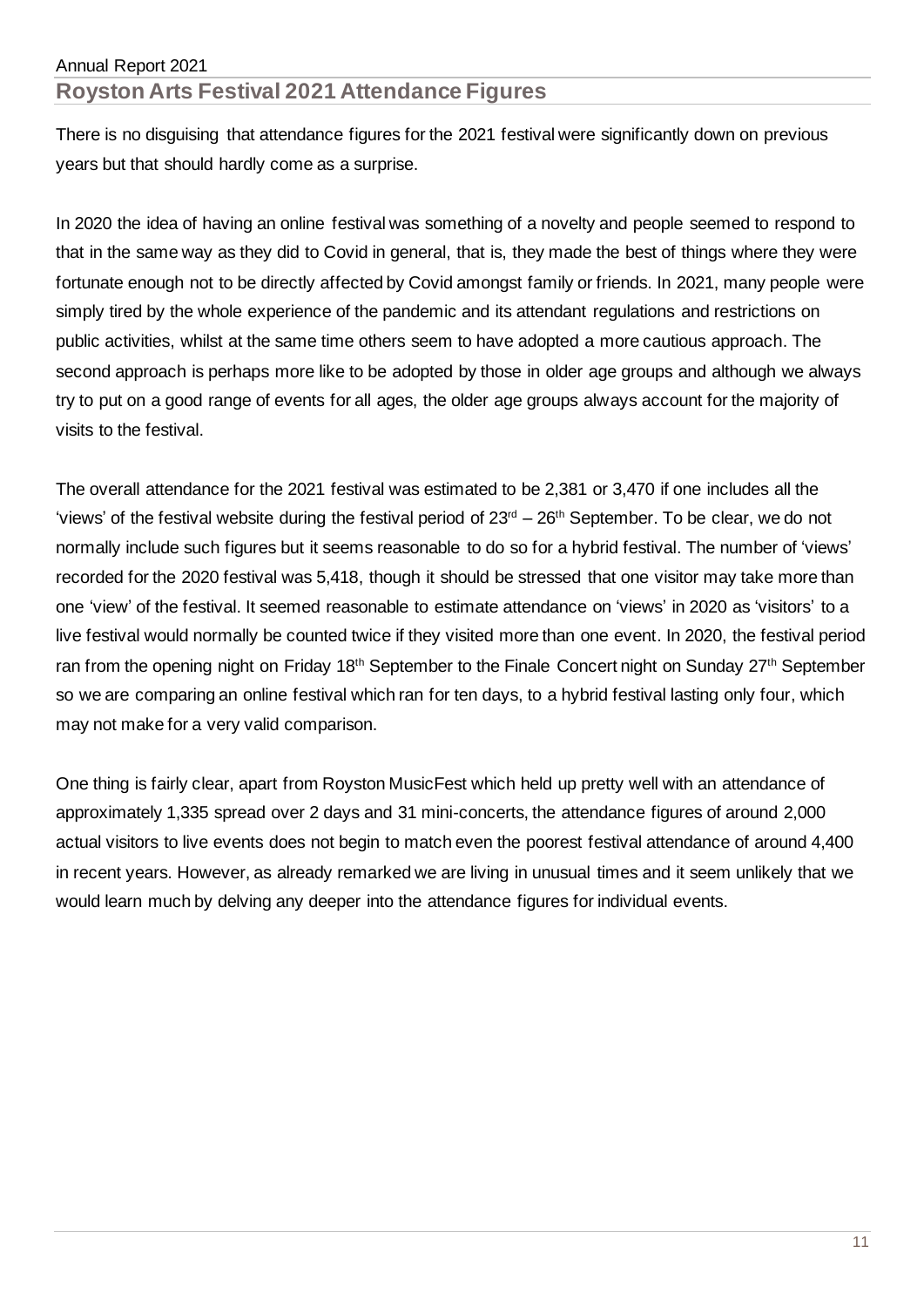We did not ask for feedback for the 2020 online festival as we had done for all previous festivals in recent years as most of the information we normally collect about events was not relevant or comparable. This year we decided to do something different by having a paperless exercise which was reliant on visitors using QR Codes placed at each venue and completing a very short questionnaire using their mobile phone.

We did not get as many responses as we hoped but if you are interested in looking at the analysis that the feedback report provides you will find it on our website: click **[HERE](http://www.creativeroyston.org/wp-content/uploads/2022/01/20211001_Feedback-Report-Creative-Royston.pdf)**

The following are all the responses we received when we asked the question "What did you enjoy the most about this year's festival?"

- The opportunity to view things online. I have heard about this Festival but don't live nearby so it has been good in the last couple of years to be able to view things online.
- Live Music Also good quality events that didn't clash timewise so could get to attend everything I wanted to
- Great to see live music for free. Banyers was a good venue with outdoor under cover seating!
- Fine weather made watching and walking between venues easy. I have really missed live music so MusicFest was great
- Pat Crilly at the Jolly Postie.
- The music!
- Fantastic music at the Banyar's
- The music!
- The quality of music and atmosphere in banyers on Sunday afternoon
- **Music**
- Live music in general, and the Boxwood Chessmen and Jeremy Harmer in particular
- Sitting in the sunshine in the Old Bull's garden having a drink and a chat and listening to the music
- Live music in the pub
- The music
- Being there in person
- I like the fact, that the artists have created there own lyrics to many of the songs
- The music at The Postie
- **Music festival**
- Great to have live music in Royston! Thank you
- Good music
- Seeing the Royston Town Band and Blue Sky Acoustic
- Royston town band
- Womensing, Music at the Golf Club and Paella on the market
- Being back in person after covid
- The music
- Diverse events of high quality
- Amanda's talk was excellent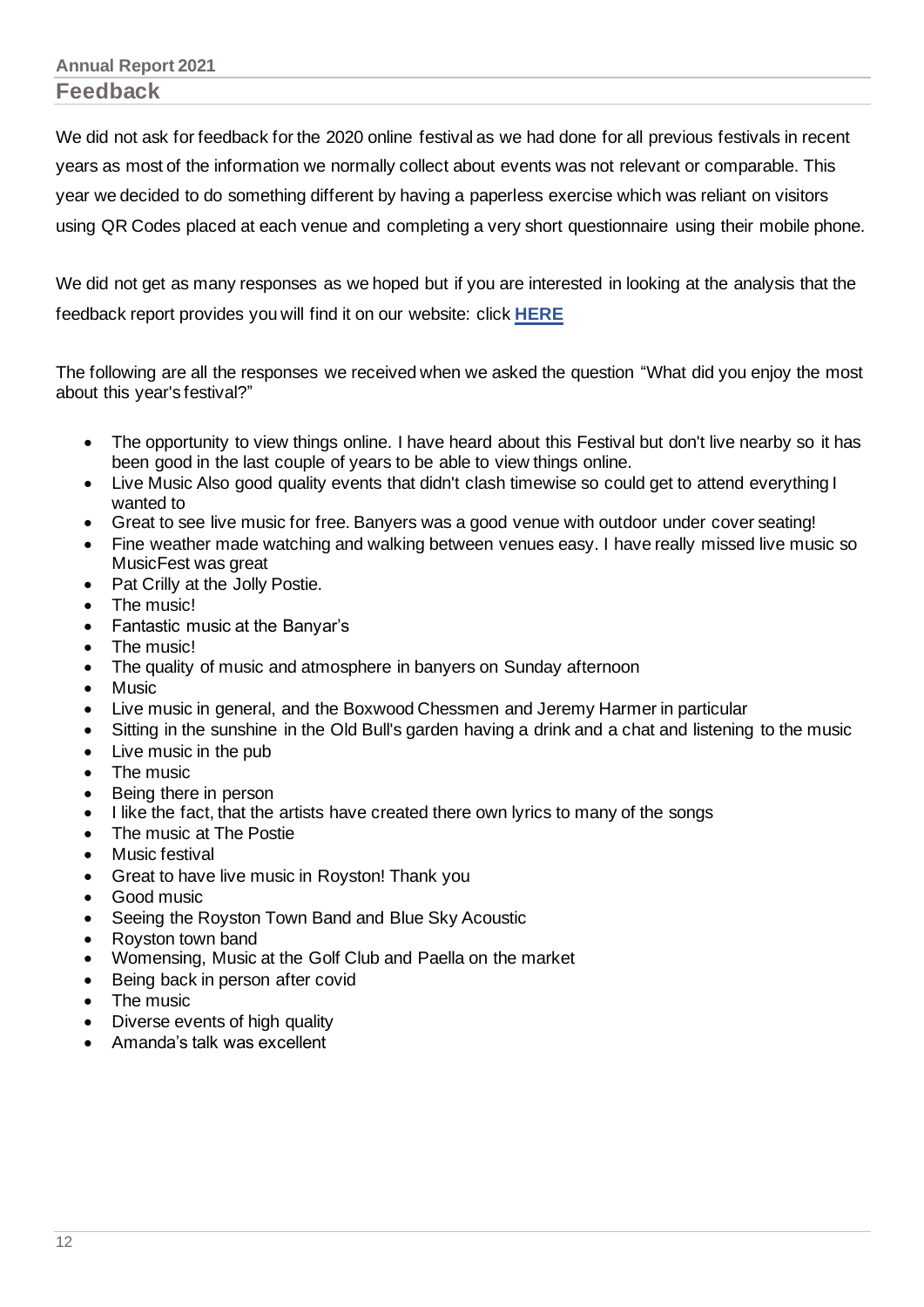# Annual Report 2021 **Marketing and Promotion**

As in 2020, we did not have anyone to focus solely on the marketing role and the task again fell largely to the Chairperson. He is still far from being any kind of expert on social media, however, all the committee chipped in wherever possible and pulled together with the distribution of banners, posters and flyers.

Leaving aside the website which we use to provide information in a more general sense, our marketing effort comprised four main areas of activity: the programme; banners, posters and flyers; press and social media; and communication with schools.

## **The Programme:**

As in previous years, the festival programme was distributed by The Listing to 16,500 homes in Royston and 31 surrounding villages in South Cambridgeshire and North Hertfordshire. In 2020 it was decided that was impractical to produce a separate programme owing to the general uncertainty over Covid with a lot of people making an effort to contribute something quite late on, effectively well past what would have been our normal copy deadline in August. Instead, we published a 'broad' programme in the centre pages of the September edition of The Listing magazine, but left the details to be published on our main website as part of the full final programme. In 2021 we decided to follow the same path but instead of publishing a 'broad' programme we aimed to provide as many details as possible of all the scheduled events. Inevitably, later changes meant that the programme was not strictly accurate when it appeared but we knew that we could still publish a 'Final' accurate programme on our website for the start of the festival. By doing so we achieved the same circulation at the same time as reducing our carbon footprint once more and reducing our costs. We believe that the impact of the programme was largely unaffected and possibly improved thanks to The Listing again putting the Cover Art Competition artwork on their front cover.

## **Banners, posters and flyers:**

We lost one of our banner venues in 2021 with Folknoll being the subject of redevelopment as blocks of flats, but vinyl banners were still displayed at Tesco roundabout, Royston Train Station, The Jolly Postie, Royston Town Hall and the Old Bull Inn (during the Folk Club's 'Shindig'). Posters were put up at and programme flyers distributed from Royston Library and several other places in the town centre and also at Tesco, though the major distribution at Royston Kite Festival in August was lost as that event was cancelled again in 2021. Thank you to all those concerned who kindly allowed us to publicise the festival on their premises. Double-sided A5 flyers containing the full details of the festival programme were distributed from the end of August which also compensated to some extent for the absence of a separate festival programme in A5 booklet form as had been the tradition up to and including 2019.

## **Press and Social Media:**

The Listing magazine, as always, was very helpful in providing regular articles and updates on our activities during the year and particularly in the build-up to the festival. In 2021 the Royston Crow's coverage of the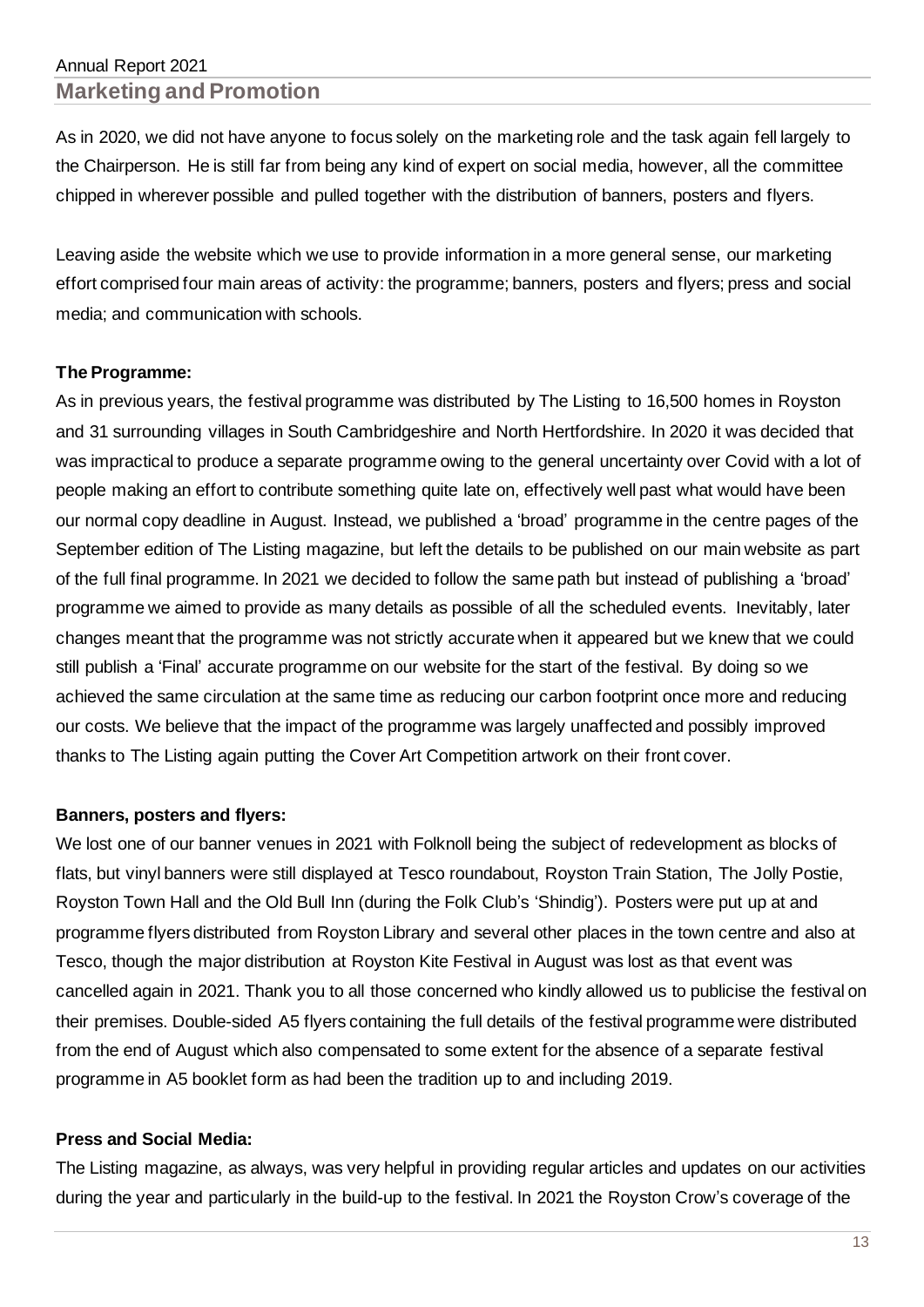### **Annual Report 2021**

festival greatly improved on the previous year with a front page article and an inside page supplement in the week leading up to the festival for which we are very thankful. The pages are reproduced below.



Despite the lack of a dedicated marketing person social media continued to play an important role in our marketing activity. The festival's social media presence was significantly boosted by a number of local accounts and we'd like to thank everyone who helped to raise awareness by posting, liking and sharing.

We published only 5 Facebook posts during September which reached 4,346 people compared with 6,234 in 2020. The total number of people liking the Creative Royston Facebook page is 615 compared to 545 last year, an increase of 12.8%.

By contrast we under used Twitter to the extent that we sent only 7 Tweets in 2021 compared to 16 Tweets in September 2020 during the run-up to the festival. We now have 1,094 followers down by only 8 on this time last year but we clearly need to make much more use of this branch of social media.

# **Schools:**

We continue to work with schools in Royston and the surrounding villages most obviously through our Cover Art and Creative Writing competitions and thank those schools that helped us to publicise those competitions this year.

We appreciate that it has again been a particularly difficult year for schools and we hope that we can resume and consolidate our previously strong relationship with most of the schools when circumstances allow.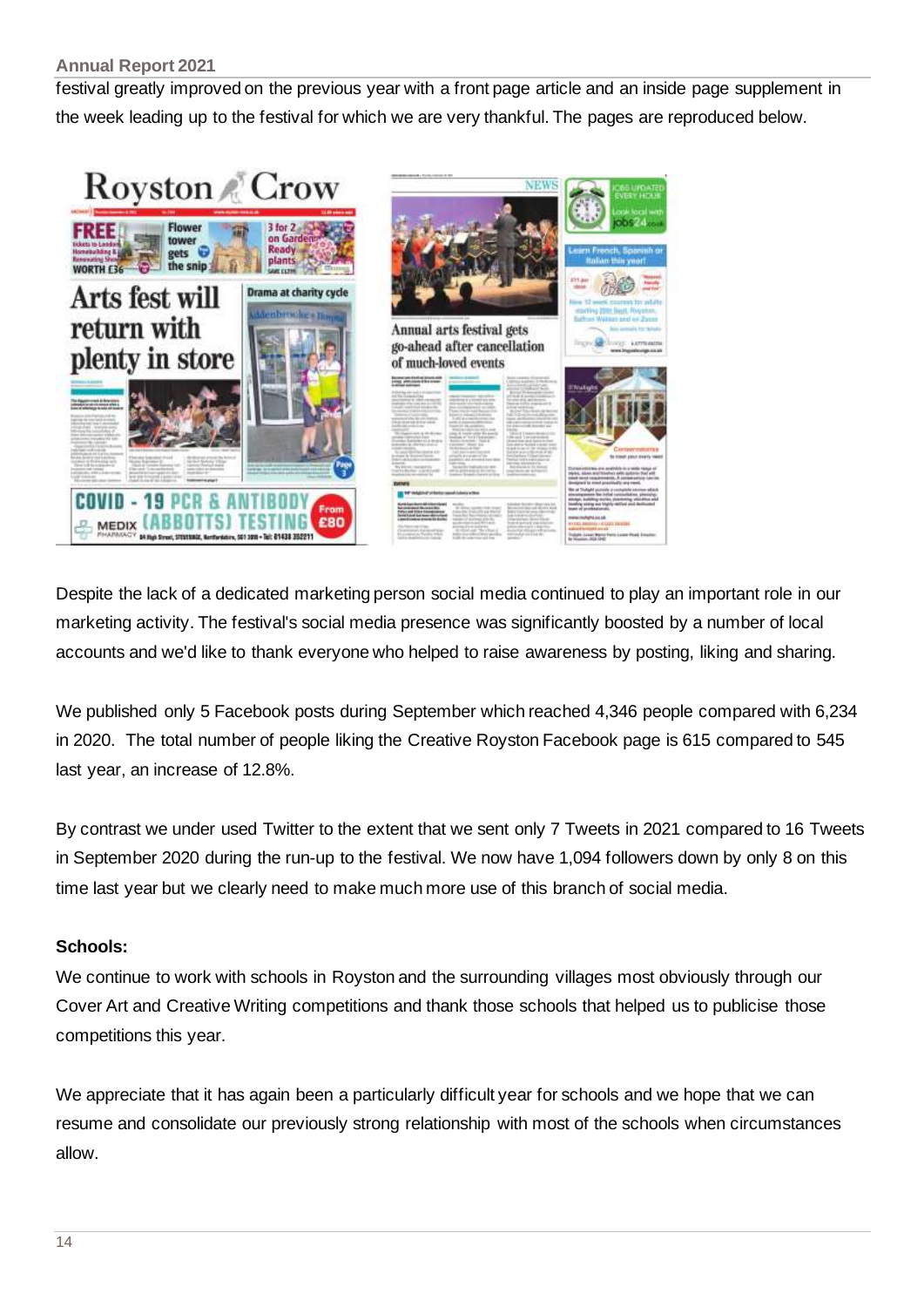For approval by the Annual General Meeting on 10th January 2022

# **Supporting Statement**

We are always very grateful for the generous local support and sponsorship from our Premier Partner Johnson Matthey, however, this year we decided not to claim the £5,000 which the company kindly donates to Creative Royston each year. This was mainly owing to early recognition of the fact that we would not be able to stage a full live festival in 2021 and also that we had a substantial sum in the bank, more than was necessary to follow the policy of the organisation to hold a reserve fund equal to one year's festival cost (approximately £15k). The funding from Johnson Matthey is normally agreed on a three-year cycle and instead of claiming our final year in the current cycle it seemed more sensible to hold that sum over until 2022 when it could, hopefully, be put to better use and Johnson Matthey kindly agreed to this.

The Brian Lesley Racher Trust has given us great assistance over the last few years, regularly supporting MusicFest in its entirety and also making a substantial contribution to the production or distribution of our festival programme. We decided that we would not make any claim on their generosity in 2021 and would instead find the money from our existing funds and return to them when we were next able to put forward a substantive case to ask for a further grant from them.

In effect, we decided in advance to make a loss for 2021 and reduce the amount of money held in our bank account with Lloyds. This aligns with our statement at this point in the 2020 Annual Report: "In 2021 we will aim to spend more on events and reduce our reserve fund to align with our policy, providing the Covid situation allows us to do sensibly."

In the continuing absence of a Treasurer, I have again put together an Income & Expenditure Account covering the 2021 financial year. It shows that Creative Royston remains in a healthy financial position and the organisation closed the year with a general reserve fund of £22,401.77 which is exactly the 'Opening Balance' of £25,958.36 minus the Total Expenditure of £3,556.59. To the best of my knowledge there are no outstanding debts but IT Costs will rise in 2022 as our 5-year agreement with Internet Service Provider LCN.com ends in early March.

Carl Filby **Chairperson** 7th January 2022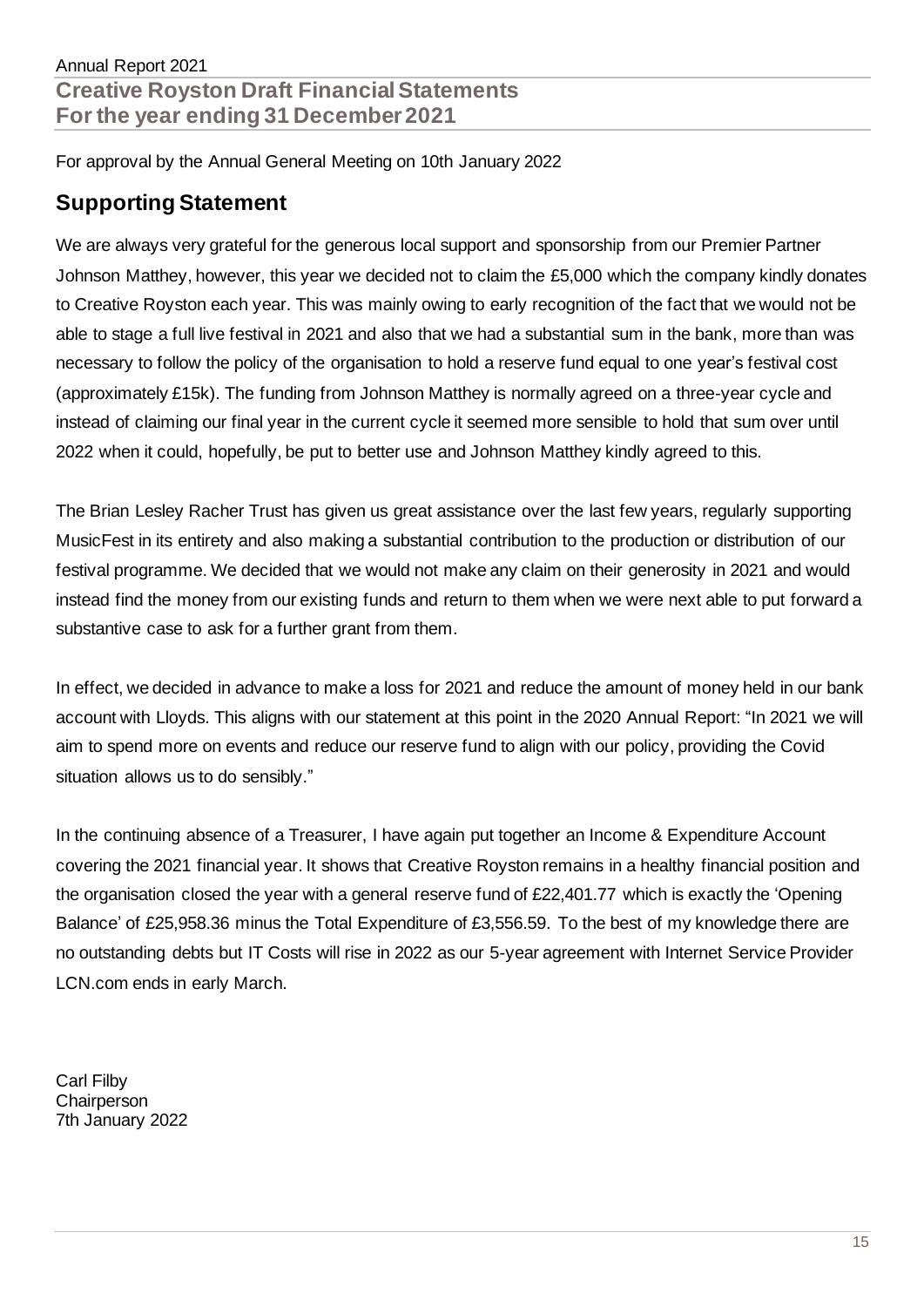# **DRAFT Income & Expenditure Account Year ending 31 December 2021**

|                                     | 2021           | 2020     | 2019      | 2018        |
|-------------------------------------|----------------|----------|-----------|-------------|
| <b>OPENING BANK BALANCE</b>         | £25,958.36     |          |           |             |
|                                     |                |          |           |             |
| <b>INCOME</b>                       | £              | £        | £         | £           |
| Sponsorship                         | $\Omega$       | 5150     | 7150      | 7950        |
| Grants                              | $\mathbf 0$    | 2700     | 4700      | 4700        |
| Ticket Sales & Other Earned Income  | $\overline{0}$ | 26.97    | 8750.87   | 2843.18     |
| <b>TOTAL INCOME</b>                 | $\mathbf 0$    | 7876.97  | 20600.87  | 15093.18    |
| <b>EXPENDITURE</b>                  |                |          |           |             |
| Artist fees & associated expenses   | 1,345.00       | 975.00   | 6,071.29  | 5,140.25    |
| <b>Advertising &amp; Marketing</b>  | 27.00          | 0.00     | 129.20    | 5,480.01    |
| <b>Volunteer Costs</b>              | 0.00           | 80.00    | 72.80     | 50.00       |
| Equipment & materials costs         | 104.59         | 373.10   | 1,396.67  | 1,095.00    |
| Seed-Funding & prizes               | 427.50         | 156.75   | 1,154.84  | 660.32      |
| <b>Venue Costs</b>                  | 0.00           | 0.00     | 227.00    | 280.50      |
| Insurance, First Aid and Licences   | 218.40         | 268.40   | 260.40    | 317.40      |
| <b>Stocks for Refreshments</b>      | 21.57          | 0.00     | 210.61    | 200.00      |
| Miscellaneous                       | 0.00           | 77.58    | 52.64     | 1,575.40    |
| Printing Costs (non-programme)      | 12.00          | 99.00    | 145.50    |             |
| Programme Costs                     | 1,353.60       | 1,359.00 | 3,558.73  |             |
| Donation to Royston Parish Church   | 0.00           | 0.00     | 2,396.16  |             |
| Repayment of Unused Grant (to BLRT) | 0.00           | 256.00   |           |             |
| <b>Governance Costs</b>             |                |          |           |             |
| Subscriptions                       | 0.00           | 0.00     | 0.00      | 199.00      |
| Website & IT costs                  | 46.93          | 50.85    | 94.82     | 30.00       |
| <b>AGM</b>                          | 0.00           | $\ast$   | $\ast$    | 50.00       |
| <b>Stationery &amp; Postage</b>     | 0.00           | 4.56     | 0.00      | 150.00      |
| <b>TOTAL EXPENDITURE</b>            | 3,556.59       | 3,700.24 | 15,770.66 | 15,227.88   |
| PLUS LATE INVOICES                  | $\Omega$       | 0.00     | 494.01    | 1,432.24    |
| NET INCOME FOR THE YEAR             | $-3,556.59$    | 4,176.73 | 4,336.20  | $-1,566.94$ |
| <b>CLOSING BANK BALANCE</b>         | £22,401.77     |          |           |             |

\* included in Miscellaneous